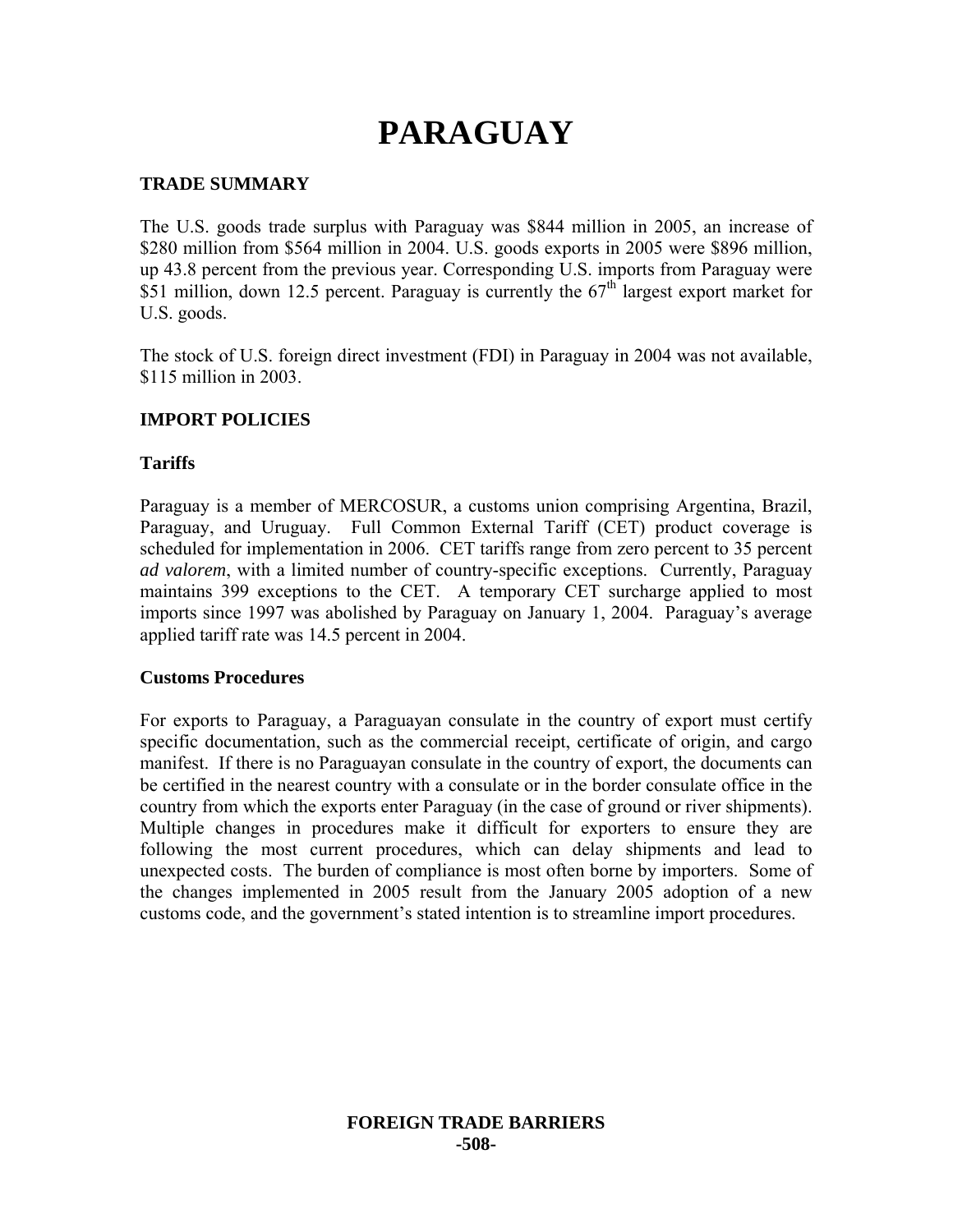#### **Customs Valuation**

On September 21, 2004, Paraguay notified the World Trade Organization (WTO) of its legislation and checklist for implementing the WTO Agreement on Customs Valuation.

# **GOVERNMENT PROCUREMENT**

The Duarte government's highly successful implementation of the Law of Public Contracting, which came into force in July 2003, has been an important reform. While there continues to be some concern about collusion and attempts by contracting agencies to favor preferred bidders, the new Directorate General of Public Contracting has greatly increased transparency and has become a legitimate arbiter of disputed awards. Since March 3, 2004, all public contracting in Paraguay with a value over 20 daily minimum wages (about \$140) must be publicized on the website of the Director General of Public Contracting, which is http://www.contratacionesparaguay.gov.py. The Law of Public Contracting applies to the central government as well as to state and local entities. The contracting office screens tenders to identify and eliminate preferential specifications in an effort to avoid issuing tenders biased in favor of a particular bidder. All tender documents are made available electronically and, once contracts are awarded, the information on the winner and the final price is made publicly available on the website. Complaints are channeled through the Directorate rather than being submitted directly to the contracting entity. Most of the complaints that have been submitted so far have been adjudicated in favor of bidders. Foreign firms may bid on tenders deemed "international," which accounted for about 60 percent of total tenders in 2004. Foreign firms may also bid on "national" tenders through a local representative. Paraguay is not a member of the WTO Agreement on Government Procurement.

### **INTELLECTUAL PROPERTY RIGHTS (IPR) PROTECTION**

The Duarte Administration has been particularly active and focused in its fight against piracy, counterfeiting and contraband, declaring the fight a national priority. However, serious concerns over the lack of effective border enforcement remain, because Paraguay continues to be a transshipment point for pirated and counterfeit goods to Brazil and other neighboring markets. In 2004, the International Intellectual Property Association (IIPA) reported that losses in Paraguay due to piracy of copyrighted material, such as movies, music, books, and entertainment and business software, totaled \$137.3 million.

In January 1998, the United States Trade Representative (USTR) identified Paraguay as a Priority Foreign Country under the Special 301 provisions of the Trade Act of 1974, and in February 1998, the United States initiated a Section 301 investigation of Paraguay's acts, policies and practices regarding intellectual property. Paraguay is currently subject to Section 306 monitoring of its Memorandum of Understanding (MOU) with the United States on the protection of intellectual property, which allowed the United States to remove Paraguay from its Priority Foreign Country status and to terminate the Section 301 investigation.

#### **FOREIGN TRADE BARRIERS -509-**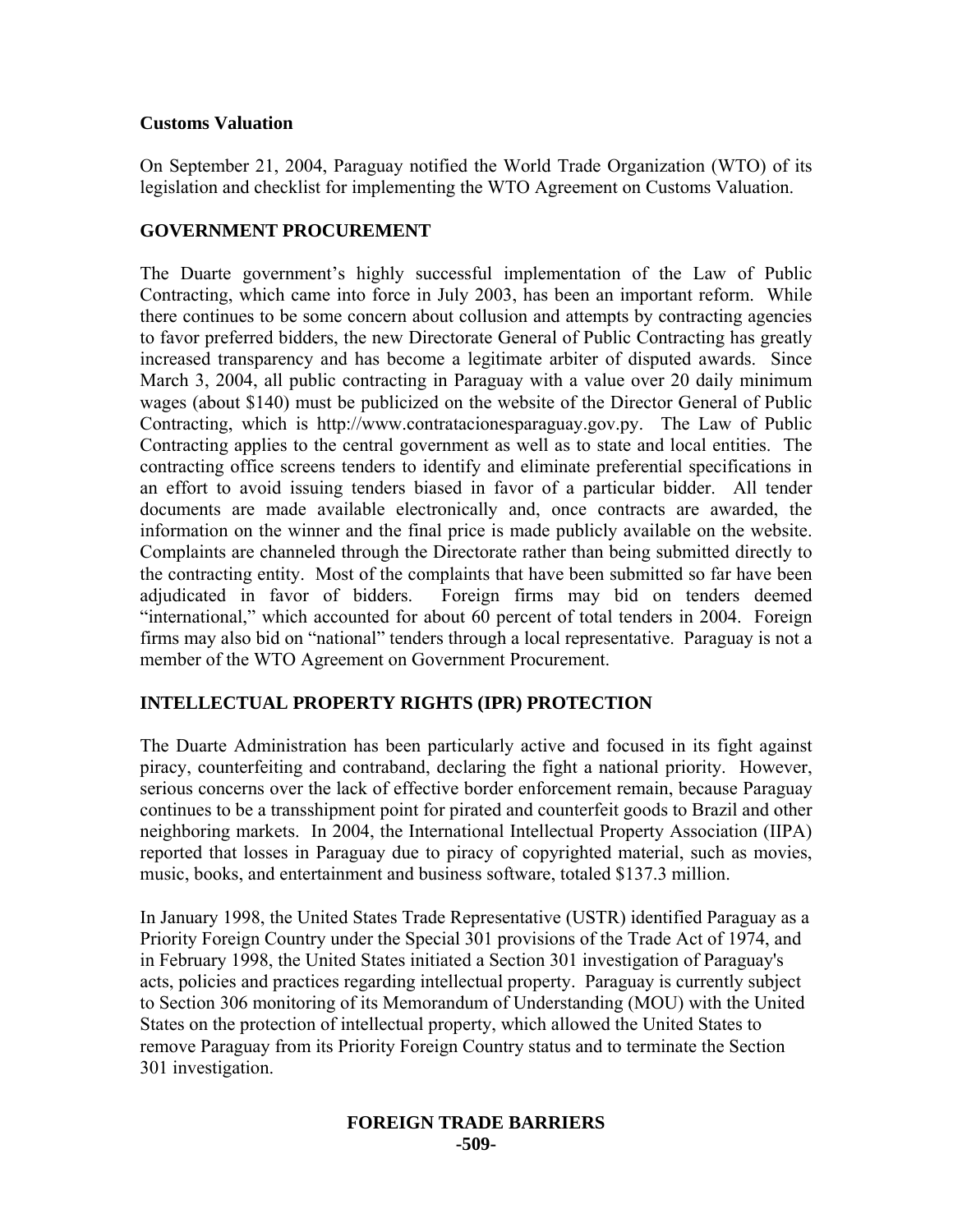In the 1998 MOU, the Paraguayan government committed to implement institutional and legal reforms and to strengthen intellectual property rights enforcement and prosecution. In addition, Paraguay agreed to ensure that its government ministries use only authorized software.

The Paraguayan government has made significant effort to implement the MOU and has met regularly with U.S. government officials to review and discuss the progress achieved in addressing IPR-related concerns. The United States will continue to work closely with Paraguay to address remaining IPR-related concerns, particularly with regard to increasing the penalties for IPR infringement as called for in the MOU, strengthening border and other enforcement measures to combat piracy and counterfeiting activities, as well as providing information and assistance to Paraguay on its MOU obligations concerning geographical indications.

# **OTHER BARRIERS**

Law 194/93 establishes the legal framework governing relationships between foreign companies and their Paraguayan representatives. Modeled after Puerto Rico's Dealers Act, this law requires that foreign companies prove just cause in a Paraguayan court to terminate, modify or fail to renew contracts with Paraguayan distributors. Severe penalties and high fines may result if the court determines that the foreign company ended the relationship with its distributor without just cause, which often leads to expensive out-of-court settlements. In several cases, however, the courts have upheld rights of foreign companies to terminate representation agreements after just cause was established, mainly on the basis of lack of sales performance by local representatives. This law may discourage U.S. investment through fear of potential lawsuits.

For virtually all textile and apparel products and footwear, Paraguay requires that in addition to the name of the manufacturer, the name and fiscal number of the importer also be included on the label. Industry reports that such information is difficult, if not impossible to know during the construction process when permanent labels are attached. Re-labeling of products upon entry to meet these requirements results in additional costs and delays. Additionally, in 2000, Paraguay promulgated Decree 7084/00, which explicitly prohibits the importation of used clothing. Previously, used clothing could be imported with a certification notarized in the place of origin showing that the used clothing had been sanitized.

### **Privatization**

Paraguay has an uneven record on privatization. Political pressures have impeded the process as large state-run companies most attractive to foreign buyers (such as telecommunications, water/sewage, and electrical companies) that employ thousands of potential voters and are outlets for political patronage. An effort to privatize the telecommunications company failed in 2002, due to intense political pressure and amid allegations of mishandling. In May 2004 and again in May 2005, efforts by some in Congress to revive the privatization process were thwarted, in part by a public outcry.

#### **FOREIGN TRADE BARRIERS -510-**